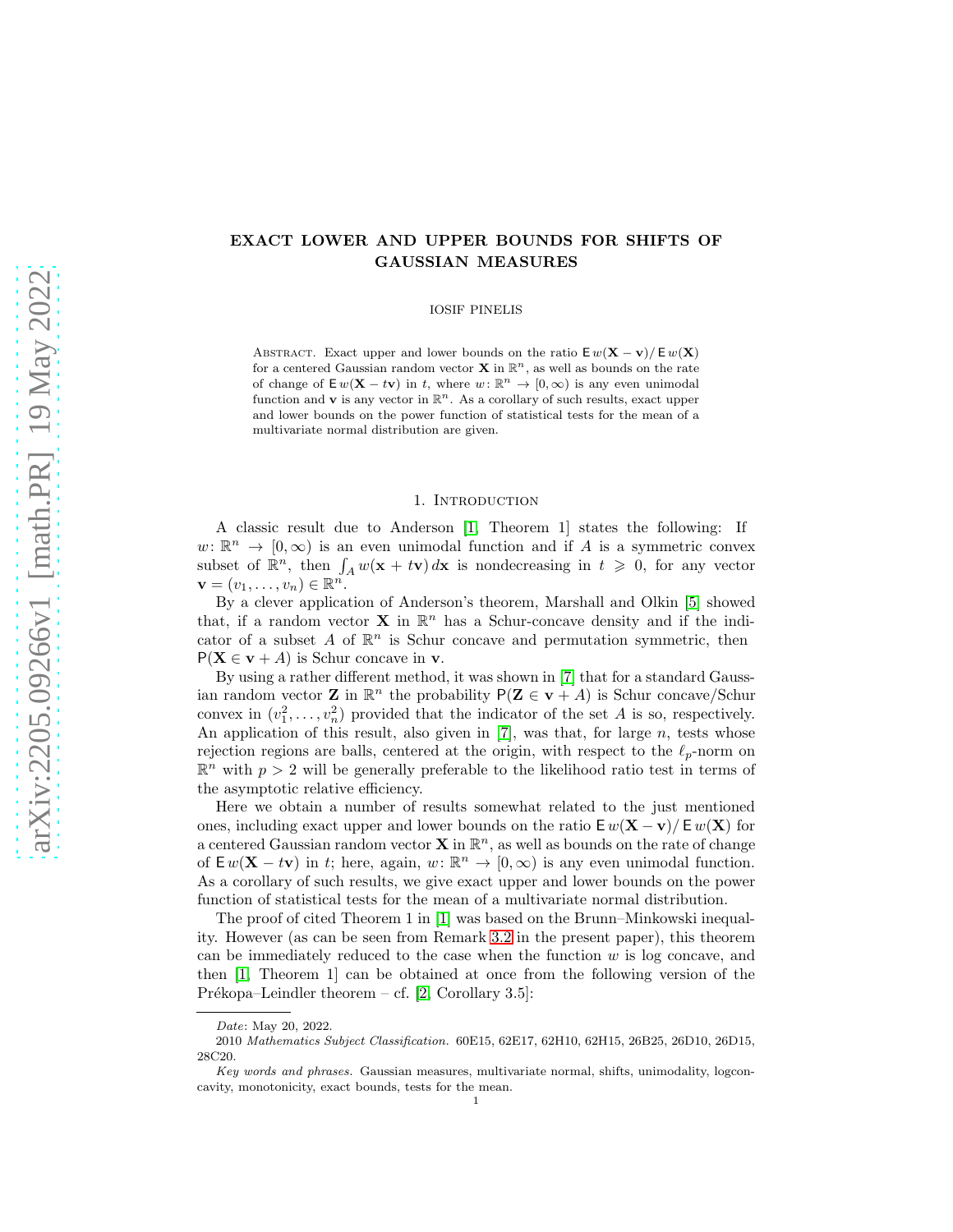**Theorem A.** If a function  $F: \mathbb{R}^m \times \mathbb{R}^n \to [0, \infty]$  is log concave, then the function  $G: \mathbb{R}^m \to [0, \infty]$  given by the formula

$$
G(\mathbf{x}) := \int_{\mathbb{R}^n} F(\mathbf{x}, \mathbf{y}) \, d\mathbf{y}
$$

for  $\mathbf{x} \in \mathbb{R}^n$  is also log concave.

In turn, as shown in  $[2]$ , the Prékopa–Leindler theorem follows already from the simple "one-dimensional" case of the Brunn–Minkowski inequality, for subsets of  $\mathbb{R}$ ; concerning this "one-dimensional" case, see e.g. [\[4,](#page-9-4) Theorem 2.1]. It is also shown in [\[2,](#page-9-3) Corollary 3.4] that, vice versa, the Brunn–Minkowski inequality follows from a generalized version of the Prékopa–Leindler theorem.

Theorem A will be the main tool in the proof of the mentioned exact upper and lower bounds on the ratio  $E w(\mathbf{X} - \mathbf{v})/E w(\mathbf{X})$ . Another ingredient, which significantly simplifies the proof, is a so-called special-case l'Hospital-type rule for monotonicity (cf. e.g. [\[6,](#page-9-5) Proposition 4.1]):

**Theorem B.** Let  $-\infty \leq a < b \leq \infty$ . Let f and g be differentiable functions defined on the interval  $(a, b)$  such that g and g' do not take on the zero value and do not change their respective signs on  $(a, b)$ . Suppose also that  $f(a+) = g(a+) = 0$ or  $f(b-) = g(b-) = 0$ . Under these conditions, if the "derivative" ratio  $f'/g'$  is increasing on  $(a, b)$ , then the ratio  $f/g$  is so as well.

General versions of this l'Hospital-type rule for monotonicity, without the assumption that  $f(a+) = g(a+) = 0$  or  $f(b-) = g(b-) = 0$  are also known; see again [\[6\]](#page-9-5) and references therein.

Here are notations used in the rest of this paper:

- **X** is a zero-mean Gaussian random vector in  $\mathbb{R}^n$  with a nonsingular covariance matrix  $\Sigma$ ;
- **Z** is a zero-mean Gaussian random vector in  $\mathbb{R}^n$  with covariance matrix  $I_n$ ;
- $\gamma_n$  is the standard Gaussian measure over  $\mathbb{R}^n$ ;
- unless otherwise stated,  $w: \mathbb{R}^n \to [0, \infty)$  is any even unimodal function such that  $E w(\mathbf{Z}) > 0$  (and hence  $E w(\mathbf{X}) > 0$ , in view of the absolute continuity of the distribution of  $Z$  with respect to that of  $X$ ); recall here that the unimodality of the function w means that the set  $\{x \in \mathbb{R}^n : w(x) > c\}$  is convex for each real c;
- unless otherwise stated,  $A$  is any symmetric convex subset of  $\mathbb{R}^n$  such that  $P(Z \in A) > 0$  (and hence  $P(X \in A) > 0$ );
- $\langle \cdot, \cdot \rangle$  denotes the standard inner product over  $\mathbb{R}^n$ , and  $\|\cdot\|$  denotes the Euclidean norm on  $\mathbb{R}^n$ ;
- $\delta^*(\cdot | A)$  is the support function of a set  $A \subseteq \mathbb{R}^n$ , given by the formula

(1.1) 
$$
\delta^*(\mathbf{v}|A) := \sup \{ \langle \mathbf{z}, \mathbf{v} \rangle \colon \mathbf{z} \in A \}
$$

<span id="page-1-0"></span>for  $\mathbf{v} \in \mathbb{R}^n$  (cf. e.g. [\[8,](#page-9-6) page 28]);

•  $\Phi$  is the standard normal cumulative distribution function, and  $\varphi = \Phi'$  is the standard normal density function;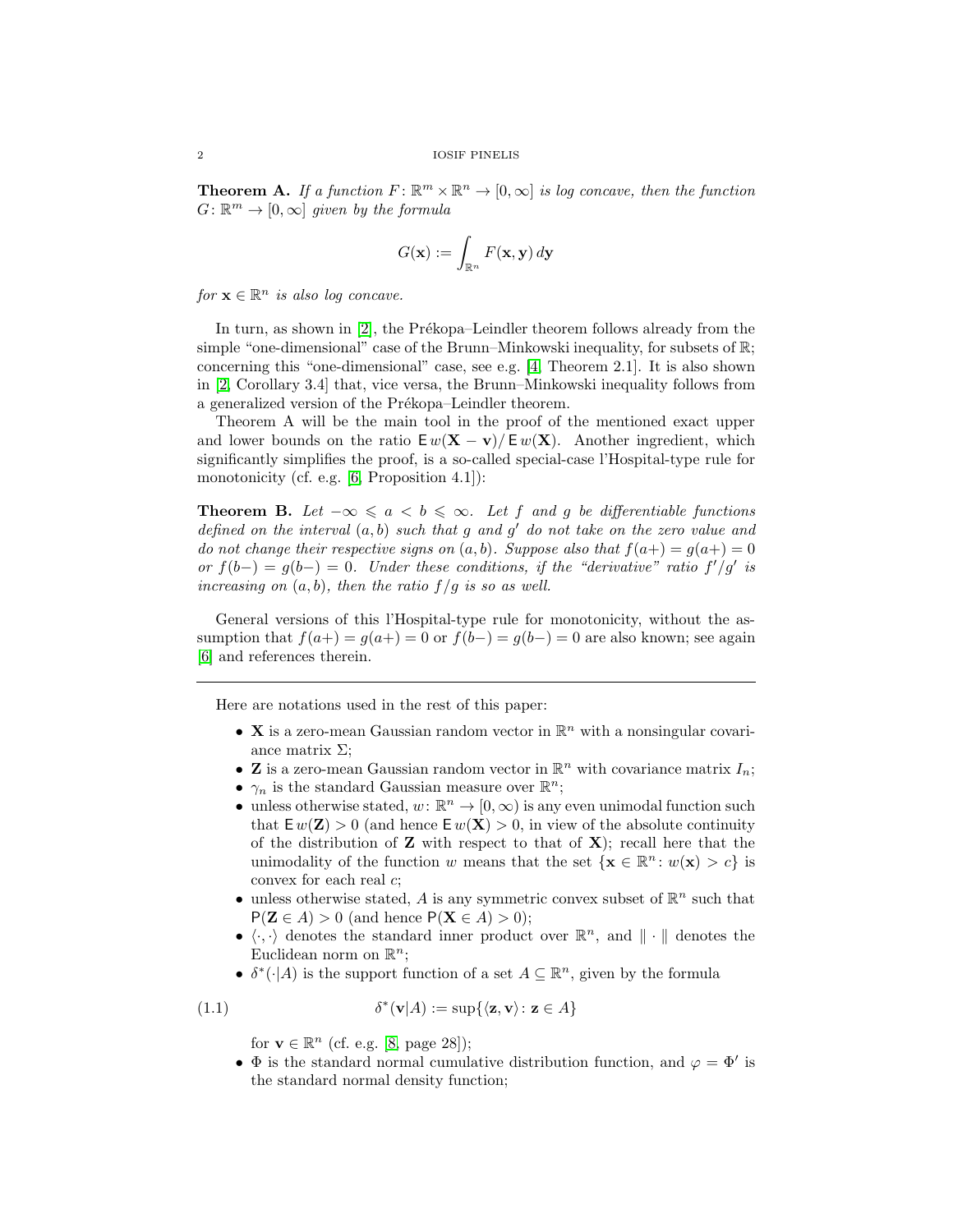<span id="page-2-7"></span>• for  $t \in [0, \infty)$  and  $a \in [0, \infty]$ ,

(1.2) 
$$
r_t(a) := \begin{cases} e^{-t^2/2} & \text{if } a = 0, \\ \frac{\Phi(t+a) - \Phi(t-a)}{\Phi(a) - \Phi(-a)} & \text{if } a \in (0, \infty), \\ 1 & \text{if } a = \infty. \end{cases}
$$

- $I_A$  denotes the indicator function of a set A, and  $\{\mathcal{A}\}\$  denotes the indicator of an assertion  $\mathcal{A}$ ;
- <span id="page-2-6"></span>• **u** denotes an arbitrary unit vector in  $\mathbb{R}^n$ .

### 2. STATEMENTS OF RESULTS

2.1. Exact upper and lower bounds on the ratio  $E w(X - tw)/E w(X)$ .

<span id="page-2-0"></span>**Theorem 2.1.** For any real  $t \geq 0$ 

<span id="page-2-2"></span>
$$
(2.1) \qquad e^{-t^2 \langle {\mathbf u}, \Sigma^{-1} {\mathbf u} \rangle /2} = r_{t \parallel \Sigma^{-1/2} {\mathbf u} \parallel} (0) \leqslant \frac{{\mathsf{E}} \, w(\mathbf{X} - t {\mathbf u})}{{\mathsf{E}} \, w(\mathbf{X})} \leqslant r_{t \parallel \Sigma^{-1/2} {\mathbf u} \parallel} (a_{\Sigma, w, {\mathbf u}}) \leqslant 1,
$$

where

<span id="page-2-10"></span>
$$
a_{\Sigma,w,\mathbf{u}} := \frac{\delta^*(\Sigma^{-1}\mathbf{u}|A_w)}{\|\Sigma^{-1/2}\mathbf{u}\|} \in [0,\infty],
$$

(2.2) 
$$
A_w := \{ \mathbf{x} \in \mathbb{R}^n : w(\mathbf{x}) > 0 \}.
$$

The necessary proofs will be given in Section [3.](#page-5-0)

In the special case of a standard Gaussian random vector, the statement of Theorem [2.1](#page-2-0) can be simplified:

<span id="page-2-1"></span>Corollary 2.2. For any real  $t \geqslant 0$ 

<span id="page-2-12"></span>(2.3) 
$$
e^{-t^2/2} = r_t(0) \leqslant \frac{\mathsf{E} w(\mathbf{Z} - t\mathbf{u})}{\mathsf{E} w(\mathbf{Z})} \leqslant r_t(a_{w,\mathbf{u}}) \leqslant 1,
$$

where

<span id="page-2-11"></span>(2.4) 
$$
a_{w,\mathbf{u}} := a_{I_n,w,\mathbf{u}} = \delta^*(\mathbf{u}|A_w).
$$

Even though Corollary [2.2](#page-2-1) is a special case of Theorem [2.1,](#page-2-0) it will be seen that, vice versa, Theorem [2.1](#page-2-0) can be easily obtained from Corollary [2.2.](#page-2-1)

Letting  $w = I_A$ , we see that Theorem [2.1](#page-2-0) and Corollary [2.2](#page-2-1) immediately imply the following two corollaries.

<span id="page-2-3"></span>**Corollary 2.3.** For any real  $t \geq 0$ 

<span id="page-2-4"></span>
$$
(2.5) \quad e^{-t^2 \langle \mathbf{u}, \Sigma^{-1} \mathbf{u} \rangle / 2} = r_{t \| \Sigma^{-1/2} \mathbf{u} \|} (0) \leqslant \frac{\mathsf{P}(\mathbf{X} \in t\mathbf{u} + A)}{\mathsf{P}(\mathbf{X} \in A)} \leqslant r_{t \| \Sigma^{-1/2} \mathbf{u} \|} (a_{\Sigma, A, \mathbf{u}}) \leqslant 1,
$$

where

<span id="page-2-9"></span><span id="page-2-8"></span>
$$
a_{\Sigma,A,{\bf u}}:=\frac{\delta^*(\Sigma^{-1}{\bf u}|A)}{\|\Sigma^{-1/2}{\bf u}\|}\in[0,\infty].
$$

<span id="page-2-5"></span>**Corollary 2.4.** For any real  $t \geq 0$ 

(2.6) 
$$
e^{-t^2/2} = r_t(0) \leq \frac{\gamma_n(t\mathbf{u} + A)}{\gamma_n(A)} \leq r_t(a_{A,\mathbf{u}}) \leq 1,
$$

where

(2.7) 
$$
a_{A,\mathbf{u}} := a_{I_n,A,\mathbf{u}} = \delta^*(\mathbf{u}|A).
$$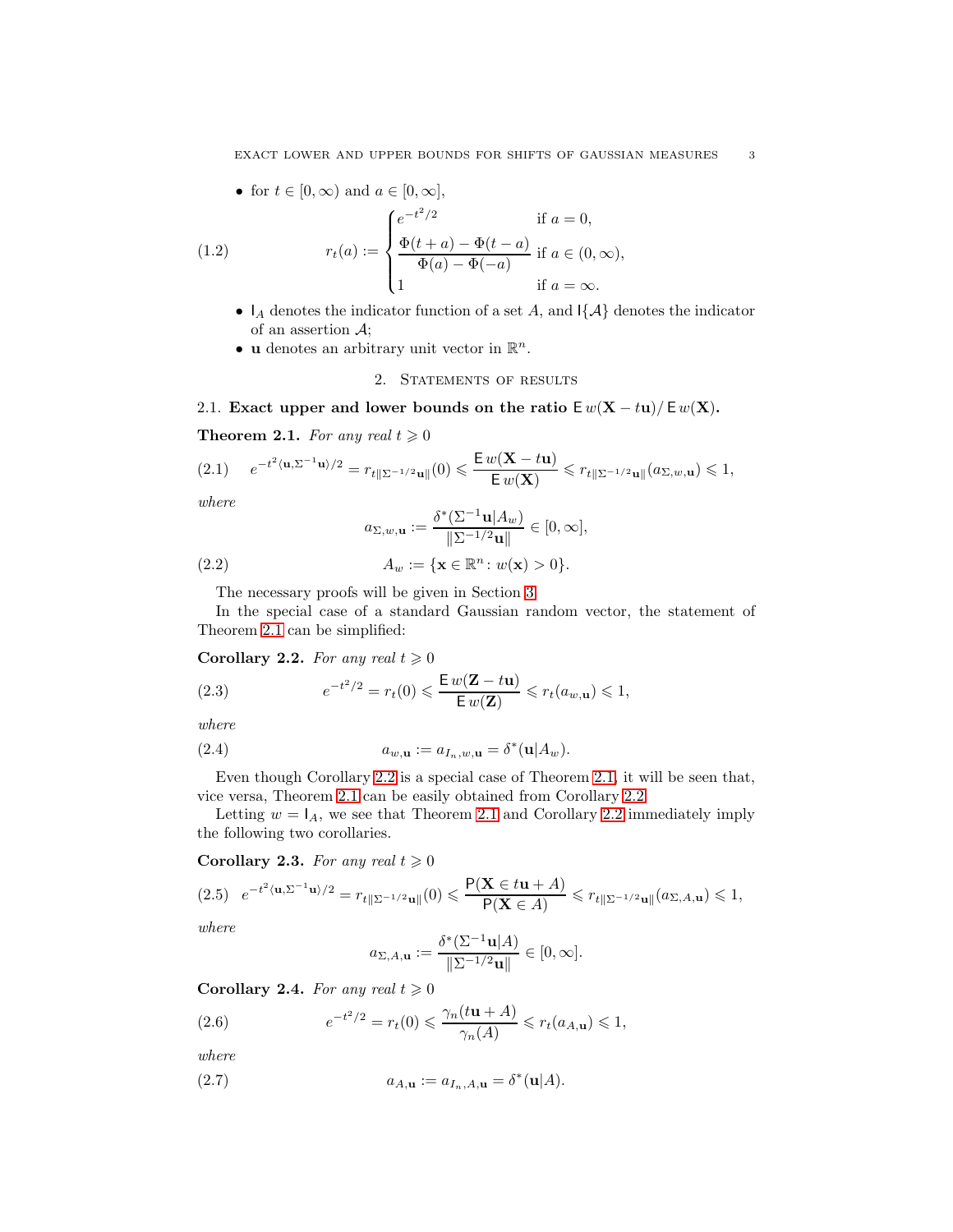### 4 IOSIF PINELIS

Let us also present the following statement on the exactness of the lower and upper bounds on  $E w(X - t u)$  given in Theorem [2.1:](#page-2-0)

## <span id="page-3-0"></span>Proposition 2.5.

- (i) For any positive-definite symmetric matrix  $\Sigma$ , any unit vector  $\mathbf{u} \in \mathbb{R}^n$ , and any real  $t \geq 0$ , the lower bound  $e^{-t^2 \langle \mathbf{u}, \Sigma^{-1} \mathbf{u} \rangle/2}$  in [\(2.1\)](#page-2-2) cannot be replaced by any strictly greater number.
- (ii) For any positive-definite symmetric matrix  $\Sigma$ , any unit vector  $\mathbf{u} \in \mathbb{R}^n$ , any real  $t \geq 0$ , and any  $a \in [0, \infty]$ , there is an even unimodal function  $w \colon \mathbb{R}^n \to [0, \infty)$ such that  $a_{\Sigma,w,\mathbf{u}} = a$  and the second equality in [\(2.1\)](#page-2-2) turns into the equality.

Letting again  $w = I_A$ , we see that Proposition [2.5](#page-3-0) follows immediately from the corresponding statement on the exactness of the lower and upper bounds on  $P(X \in tu + A)$  given in Corollary [2.3:](#page-2-3)

# <span id="page-3-6"></span>Proposition 2.6.

- (i) For any positive-definite symmetric matrix  $\Sigma$ , any unit vector  $\mathbf{u} \in \mathbb{R}^n$ , and any real  $t \geqslant 0$ , the lower bound  $e^{-t^2 \langle \mathbf{u}, \Sigma^{-1} \mathbf{u} \rangle/2}$  in [\(2.5\)](#page-2-4) cannot be replaced by any strictly greater number.
- (ii) For any positive-definite symmetric matrix  $\Sigma$ , any unit vector  $\mathbf{u} \in \mathbb{R}^n$ , any real  $t \geq 0$ , and any  $a \in [0, \infty]$ , there is a symmetric convex set  $A \subseteq \mathbb{R}^n$  such that  $a_{\Sigma,A,\mathbf{u}}=a$  and the second equality in [\(2.5\)](#page-2-4) turns into the equality.

It follows that the lower and upper bounds given in Corollaries [2.2](#page-2-1) and [2.4](#page-2-5) for the special case  $\Sigma = I_n$  are also exact, in the corresponding sense.

However, the lower bounds in Theorems [2.1](#page-2-0) and Corollaries [2.2,](#page-2-1) [2.3,](#page-2-3) and [2.4](#page-2-5) can be refined as shown in the following subsection.

### 2.2. Bounds on the the rate of change of  $E w(X - t u)$  in t.

<span id="page-3-1"></span>**Theorem 2.7.** If  $\mathbf{E} w(\mathbf{X}) < \infty$ , then for any real  $t \geq 0$ 

<span id="page-3-3"></span>(2.8) 
$$
\frac{d}{dt} \mathbf{E} w(\mathbf{X} - t\mathbf{u}) \geqslant -t \langle \mathbf{u}, \Sigma^{-1} \mathbf{u} \rangle \mathbf{E} w(\mathbf{X} - t\mathbf{u}).
$$

<span id="page-3-2"></span>Corollary 2.8. If  $E w(Z) < \infty$ , then for any real  $t \geq 0$ 

(2.9) 
$$
\frac{d}{dt} \mathbf{E} w(\mathbf{Z} - t\mathbf{u}) \geqslant -t \mathbf{E} w(\mathbf{Z} - t\mathbf{u}).
$$

Letting  $w = I_A$ , we see that Theorem [2.7](#page-3-1) and Corollary [2.8](#page-3-2) immediately imply the following two corollaries.

<span id="page-3-4"></span>Corollary 2.9. For any real  $t \geqslant 0$ 

(2.10) 
$$
\frac{d}{dt} P(\mathbf{X} \in t\mathbf{u} + A) \geqslant -t \langle \mathbf{u}, \Sigma^{-1} \mathbf{u} \rangle P(\mathbf{X} \in t\mathbf{u} + A).
$$

<span id="page-3-5"></span>Corollary 2.10. For any real  $t \geqslant 0$ 

(2.11) 
$$
\frac{d}{dt}\gamma_n(t\mathbf{u}+A) \geqslant -t\gamma_n(t\mathbf{u}+A).
$$

Remark 2.11. The first inequality in [\(2.1\)](#page-2-2) can be easily deduced from differential inequality [\(2.8\)](#page-3-3). Indeed, (2.8) can be rewritten as  $(\ln g)'(t) \ge -ct$  for  $t \ge 0$ , where

$$
g(t) := \mathsf{E} w(\mathbf{Z} - t\mathbf{u})
$$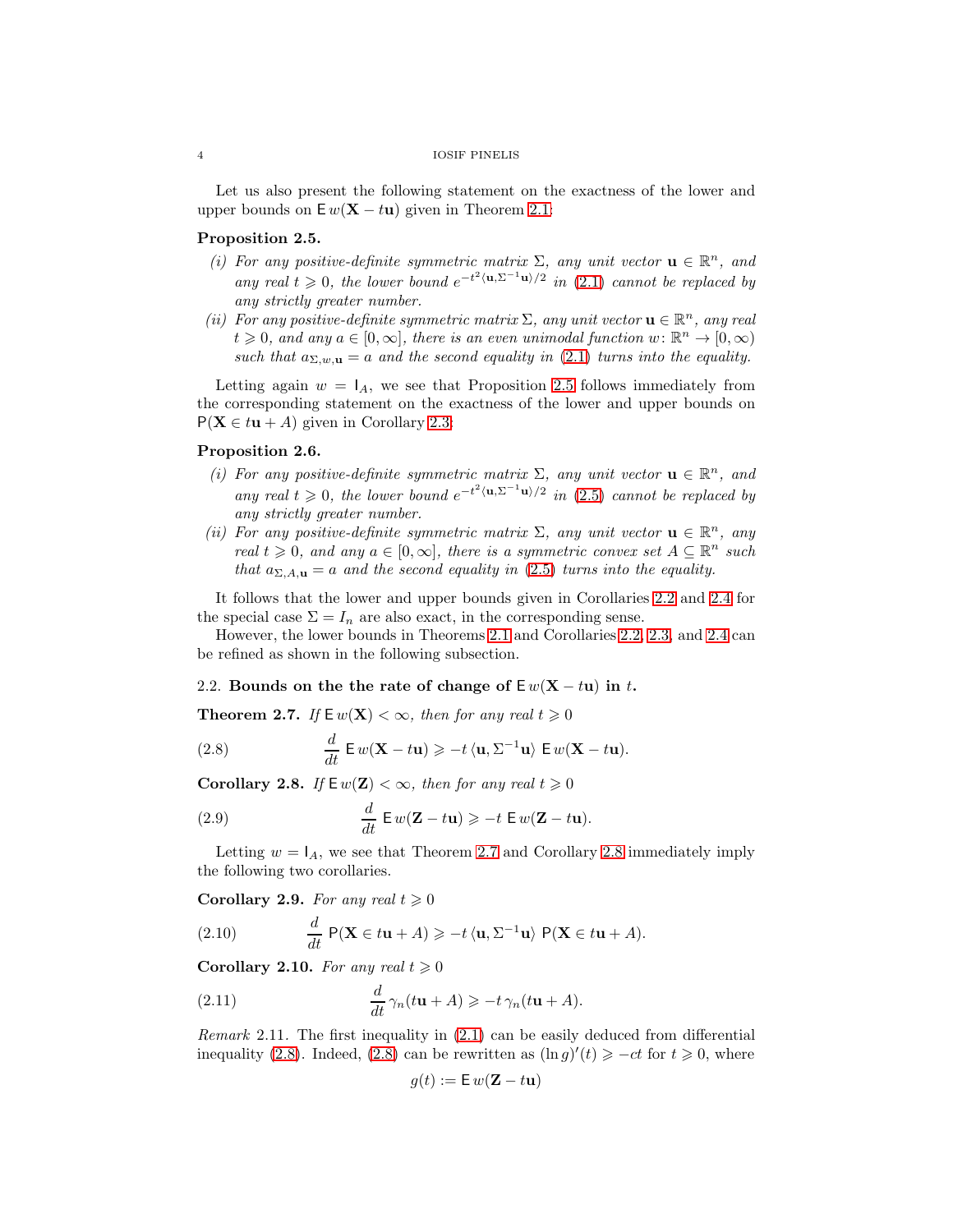and  $c := \langle \mathbf{u}, \Sigma^{-1} \mathbf{u} \rangle$ . Integrating the differential inequality  $(\ln g)'(t) \ge -ct$ , we have  $g(t) \geqslant e^{-ct^2/2} g(0)$  for  $t \geqslant 0$ , which is indeed the first inequality in [\(2.1\)](#page-2-2). Thus, Theorem [2.7](#page-3-1) and Corollaries [2.8,](#page-3-2) [2.9](#page-3-4) and [2.10](#page-3-5) are indeed refinements of the corresponding lower bounds in Theorem [2.1](#page-2-0) and Corollaries [2.2,](#page-2-1) [2.3,](#page-2-3) and [2.4.](#page-2-5)

For general functions  $w$ , which are not necessarily even or unimodal, we have

<span id="page-4-0"></span>**Proposition 2.12.** Let a Borel-measurable function  $w: \mathbb{R}^n \to \mathbb{R}$  be such that for some open interval  $T \subseteq \mathbb{R}$  and some nonnegative Borel-measurable function  $w_1: \mathbb{R}^n \to \mathbb{R}$  we have  $\mathsf{E} w_1(\mathbf{Z}) < \infty$  and  $|\langle \mathbf{u}, \mathbf{Z} \rangle w(\mathbf{Z} - t\mathbf{u})| \leqslant w_1(\mathbf{Z})$  for all  $t \in T$ . Then for all  $t \in T$ 

$$
\frac{d}{dt}\mathsf{E} w(\mathbf{Z}-t\mathbf{u})=-\langle \mathbf{u}, \mathsf{E}\mathbf{Z} w(\mathbf{Z}-t\mathbf{u})\rangle.
$$

Letting  $w = I_A$ , immediately from Proposition [2.12](#page-4-0) we obtain the following.

<span id="page-4-1"></span>**Corollary 2.13.** Let A be any Borel subset of  $\mathbb{R}^n$  with  $\gamma_n(A) \neq 0$ . Then for all real t one has  $P(Z \in tu + A) = \gamma_n(tu + A) > 0$  and

$$
\frac{d}{dt} \ln \frac{1}{\gamma_n(t\mathbf{u} + A)} = \frac{d}{dt} \ln \frac{1}{\mathsf{P}(\mathbf{Z} \in t\mathbf{u} + A)} = \langle \mathbf{u}, \mathsf{E}(\mathbf{Z} | \mathbf{Z} \in t\mathbf{u} + A) \rangle;
$$

that is, the rate  $\frac{d}{dt} \ln \frac{1}{\gamma_n(t\mathbf{u}+A)} = \frac{d}{dt}\gamma_n(t\mathbf{u}+A)$  $\frac{t^{n+1}}{\gamma_n(t\mathbf{u}+A)}$  of the relative decrease of  $\gamma_n(t\mathbf{u}+A)$  in t equals the **u**-coordinate  $\langle \mathbf{u}, \mathsf{E}(\mathbf{Z} | \mathbf{Z} \in t\mathbf{u}+A) \rangle$  of the center  $\mathsf{E}(\mathbf{Z} | \mathbf{Z} \in$  $t\mathbf{u}+A$  of the standard Gaussian mass over the set  $t\mathbf{u}+A$ .

Now Corollary [2.10](#page-3-5) can be restated as follows:

Corollary 2.14. Suppose that the conditions of Corollary [2.13](#page-4-1) hold and, in addition, the set A is symmetric and convex. Then for all real  $t \geq 0$ 

$$
\langle \mathbf{u}, \mathsf{E}(\mathbf{Z} \vert \mathbf{Z} \in t\mathbf{u} + A) \rangle \leq t;
$$

that is, when the symmetric convex set A is shifted by the vector  $t\mathbf{u}$ , the **u**-coordinate of the center of the standard Gaussian mass over the set  $t\mathbf{u} + A$  increases by no more than t.

2.3. Hypothesis testing. Corollary [2.3](#page-2-3) can be restated in terms of hypothesis testing:

Corollary 2.15. Let Y be a Gaussian random vector in  $\mathbb{R}^n$  with an unknown mean  $\mu$  and a known nonsingular covariance matrix  $\Sigma$ . We test the null hypothesis  $H_0: \mu = 0$  versus the alternative  $H_1: \mu = \theta \mathbf{u}$  for real  $\theta > 0$ , using the test  $\delta(\mathbf{Y}) :=$  $\mathsf{I}\{\mathbf{Y}\notin A\}$  with a symmetric convex set  $A\subseteq\mathbb{R}^n$ , so that the null hypothesis is rejected if and only if  $Y \notin A$ , and the size of the test is  $\alpha := P(X \notin A)$  (where X is as in Corollary [2.3\)](#page-2-3). Then for the power

$$
\beta_{\delta}(\theta) = \mathsf{P}_{\theta}(\mathbf{Y} \notin A) = \mathsf{P}(\mathbf{X} \notin A - \theta \mathbf{u}) = 1 - \mathsf{P}(\mathbf{X} \in A - \theta \mathbf{u})
$$

of the test  $\delta$  at any alternative  $\mu = \theta u$  for a real  $\theta > 0$  we have

$$
(2.12) \quad 1 - e^{-\theta^2 \langle \mathbf{u}, \Sigma^{-1} \mathbf{u} \rangle/2} (1 - \alpha) \geq \beta_{\delta}(\theta) \geq 1 - r_{\theta \|\Sigma^{-1/2} \mathbf{u}\|} (a_{\Sigma, A, \mathbf{u}}) (1 - \alpha) \geq \alpha;
$$

here  $P_{\theta}$  denotes the probability computed assuming that  $\mu = \theta u$  is the true mean of Y.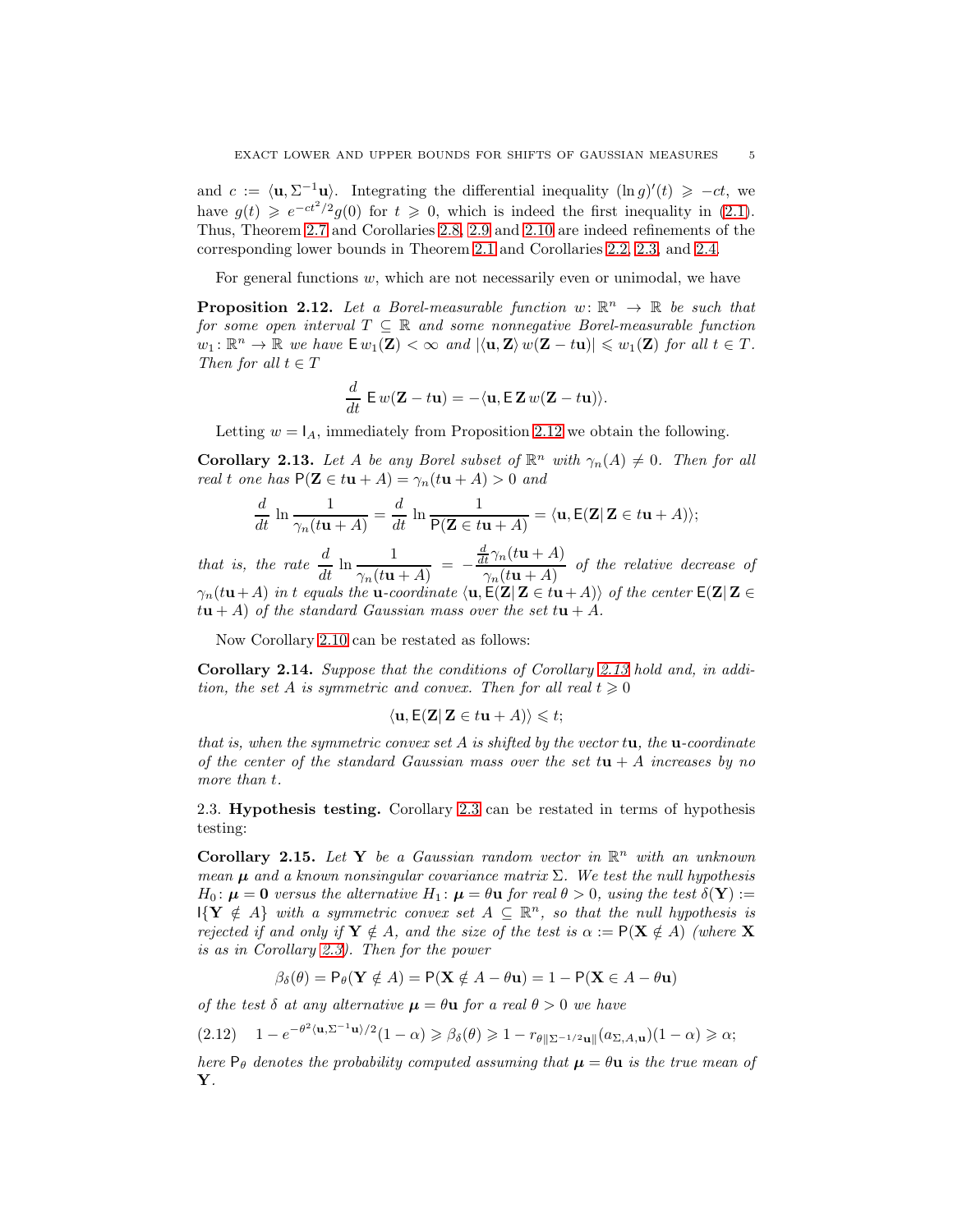### <span id="page-5-0"></span>6 IOSIF PINELIS

#### 3. Proofs

Of the first four results stated in Section [2](#page-2-6) – Theorem [2.1](#page-2-0) and Corollaries [2.2,](#page-2-1) [2.3,](#page-2-3) and [2.4](#page-2-5) – Corollary [2.4](#page-2-5) is formally the least general. However, we shall prove Corollary [2.4](#page-2-5) first. From there, it will not be hard to deduce the more general Corollary [2.2](#page-2-1) and then in turn Theorem [2.1,](#page-2-0) which latter immediately yields Corollary [2.3](#page-2-3) as a special case. Then a proof of Proposition [2.6](#page-3-6) will be given.

After that, we will prove Corollary [2.8](#page-3-2) and Theorem [2.7,](#page-3-1) in this order. Corollaries [2.9](#page-3-4) and [2.10](#page-3-5) will then follow immediately.

A proof of Proposition [2.12](#page-4-0) will conclude this section.

To prove Corollary [2.4,](#page-2-5) we shall need

<span id="page-5-1"></span>**Lemma 3.1.** The expression  $r_t(a)$ , defined in [\(1.2\)](#page-2-7), is continuous and nondecreasing in  $a \in [0, \infty]$ , for each  $t \in [0, \infty)$ .

*Proof.* The case  $t = 0$  is trivial. Fix now any  $t \in (0, \infty)$ . That  $r_t(a)$  is continuous in a at  $a = \infty$  is obvious. It is also obvious that  $r_t(a)$  is continuous in a at each point  $a \in (0,\infty)$ . That  $r_t(a)$  is continuous in a at  $a = 0$  follows by the l'Hospital rule.

It remains to show that  $r_t(a)$  is increasing in  $a \in (0, \infty)$ . For such a, we have

$$
r_t(a) = \frac{\psi_t(a)}{\psi_0(a)},
$$

where  $\psi_t(a) := \Phi(t + a) - \Phi(t - a)$ . Note that  $\psi_t(0+) = \psi_0(0+) = 0$  and the "derivative ratio"

$$
\frac{\psi_t'(a)}{\psi_0'(a)} = \frac{\varphi(t+a) + \varphi(t-a)}{2\varphi(a)} = e^{-t^2/2} \cosh ta
$$

is increasing in  $a \in (0,\infty)$ . So, by Theorem B (stated in Section [1\)](#page-0-0),  $r_t(a)$  is increasing in  $a \in (0, \infty)$ . The proof of Lemma [3.1](#page-5-1) is complete.

*Proof of Corollary [2.4.](#page-2-5)* In view of  $(2.7)$  and because the set A is symmetric,

<span id="page-5-3"></span>(3.1) 
$$
a_{A,\mathbf{u}} = \delta^*(\mathbf{u}|A) = \sup\{\langle \mathbf{z}, \mathbf{u} \rangle : \mathbf{z} \in A\} = \sup\{|\langle \mathbf{z}, \mathbf{u} \rangle| : \mathbf{z} \in A\}.
$$

By the spherical symmetry of the standard Gaussian measure  $\gamma_n$ , without loss of generality **u** equals **e**<sub>1</sub>, the first vector of the standard basis of  $\mathbb{R}^n$ . So, denoting by  $\varphi_k$  the density of the standard Gaussian measure  $\gamma_k$  over  $\mathbb{R}^k$  (with respect to the Lebesgue measure over  $\mathbb{R}^k$ ), we have

<span id="page-5-4"></span>(3.2) 
$$
g_{A,\mathbf{u}}(t) := \gamma_n(t\mathbf{u} + A) = \int_{t\mathbf{u}+A} d\mathbf{z} \,\varphi_n(\mathbf{z})
$$

(3.3)  

$$
= \int_A d\mathbf{x} \,\varphi_n(\mathbf{x} + t\mathbf{u})
$$

$$
= \int dx \,\varphi(x + t) h_{A,\mathbf{u}}(x)
$$

<span id="page-5-2"></span>(3.4) 
$$
\int_{\mathbb{R}} \int_{-a_{A,\mathbf{u}}}^{\infty} dx \varphi(x+t) h_{A,\mathbf{u}}(x),
$$

where

$$
h_{A,\mathbf{u}}(x) := \int_{\mathbb{R}^{n-1}} d\mathbf{y} \,\varphi_{n-1}(\mathbf{y}) \, I_A(x\mathbf{u} + \mathbf{y})
$$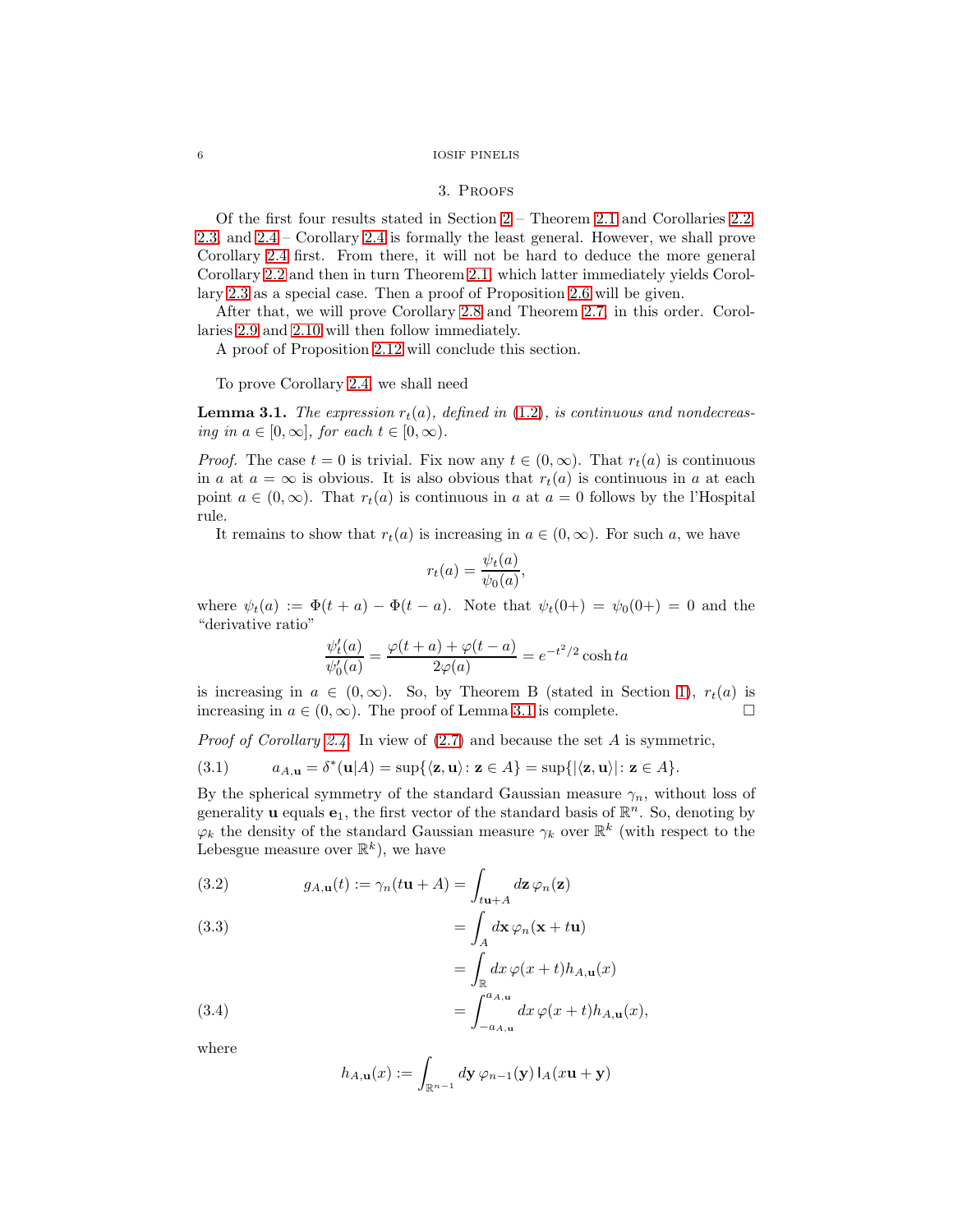and the orthogonal complement  $\{y \in \mathbb{R}^n : \langle y, u \rangle = 0\}$  of the vector  $u = e_1$  is identified with  $\mathbb{R}^{n-1}$ ; equality [\(3.4\)](#page-5-2) holds because, if  $|x| > a_{A,\mathbf{u}}$ , then for all  $\mathbf{y} \in$  $\mathbb{R}^{n-1}$  we have  $|\langle x\mathbf{u} + \mathbf{y}, \mathbf{u} \rangle| = |x| > a_{A,\mathbf{u}}$ ; so, by [\(3.1\)](#page-5-3),  $x\mathbf{u} + \mathbf{y} \notin A$  for all  $\mathbf{y} \in \mathbb{R}^{n-1}$ , whence  $h_{A,\mathbf{u}}(x)=0$ .

The functions  $\mathbb{R} \times \mathbb{R}^{n-1} \ni (x, y) \mapsto I_A(x\mathbf{u} + \mathbf{y}) \in [0, \infty)$  and  $\varphi_{n-1}$  are even and log concave, and hence so is the function

$$
\mathbb{R} \times \mathbb{R}^{n-1} \ni (x, \mathbf{y}) \mapsto \varphi_{n-1}(\mathbf{y}) I_A(x\mathbf{u} + \mathbf{y}) \in [0, \infty).
$$

Therefore, in view of Theorem A, the function  $h_{A,\mathbf{u}} : \mathbb{R} \to [0,\infty)$  is also even and log concave, and hence unimodal; it also follows that  $h_{A,\mathbf{u}}$  is continuous on the interval  $(-a_{A,\mathbf{u}}, a_{A,\mathbf{u}})$ . So, there is a (unique, nonnegative, finite) Borel measure  $\mu_{A,\mathbf{u}}$  over the interval  $(0, a_{A,\mathbf{u}}]$  such that  $\mu_{A,\mathbf{u}}((x, a_{A,\mathbf{u}}]) = h_{A,\mathbf{u}}(x)$  for all  $x \in [0, a_{A,\mathbf{u}})$ , and then for  $x \in (-a_{A,\mathbf{u}}, a_{A,\mathbf{u}})$  we have

$$
h_{A,\mathbf{u}}(x) = h_{A,\mathbf{u}}(|x|) = \mu_{A,\mathbf{u}}((|x|, a_{A,\mathbf{u}}]) = \int_{(0, a_{A,\mathbf{u}}]} \mu_{A,\mathbf{u}}(da) \, \mathbb{I}\{a > |x|\}
$$

$$
= \int_{(0, a_{A,\mathbf{u}}]} \mu_{A,\mathbf{u}}(da) \, h_a(x),
$$

where

$$
h_a(x) := \mathsf{I}\{|x| < a\}.
$$

So, by [\(3.4\)](#page-5-2) and the Fubini theorem, (3.5)

<span id="page-6-1"></span>
$$
g_{A,\mathbf{u}}(t) = \int_{(0,a_{A,\mathbf{u}}]} \mu_{A,\mathbf{u}}(da) \int_{-a_{A,\mathbf{u}}}^{a_{A,\mathbf{u}}} dx \,\varphi(x+t)h_a(x) = \int_{(0,a_{A,\mathbf{u}}]} \mu_{A,\mathbf{u}}(da) \,g_a(t),
$$

where, for  $a \in (0, a_{A,\mathbf{u}}]$ ,

(3.6) 
$$
g_a(t) := \int_{-a}^a dx \,\varphi(x+t) = r_t(a)g_a(0),
$$

in view of [\(1.2\)](#page-2-7). So, by Lemma [3.1,](#page-5-1)

<span id="page-6-4"></span><span id="page-6-2"></span>
$$
r_t(0)g_a(0) \leq g_a(t) \leq r_t(a_{A,\mathbf{u}})g_a(0)
$$

for  $a \in (0, a_{A,\mathbf{u}}]$ , whence, by  $(3.5)$ ,

(3.7) 
$$
r_t(0)g_{A,\mathbf{u}}(0) \leqslant g_{A,\mathbf{u}}(t) \leqslant r_t(a_{A,\mathbf{u}})g_{A,\mathbf{u}}(0).
$$

In view of  $(3.2)$ , inequalities  $(3.7)$  are the same as the first two inequalities in  $(2.6)$ . The equality and the third inequality in  $(2.6)$  follow by  $(1.2)$  and Lemma [3.1.](#page-5-1) Corollary [2.4](#page-2-5) is now proved. □

The following remark will be used in the proof of Corollary [2.2.](#page-2-1)

<span id="page-6-0"></span>Remark 3.2. We have

(3.8) 
$$
w(\mathbf{x}) = \int_0^\infty w_c(\mathbf{x}) \, dc
$$

for all  $\mathbf{x} \in \mathbb{R}^n$ , where

<span id="page-6-3"></span>(3.9) 
$$
w_c := I_{A_{w,c}}, \quad A_{w,c} := \{ \mathbf{x} \in \mathbb{R}^n : w(\mathbf{x}) > c \}.
$$

Note also that the functions  $w_c$  are log concave. Thus, the unimodal function w is a mixture of log concave functions  $w_c$ ; moreover, the functions  $w_c$  are even whenever the function  $w$  is even.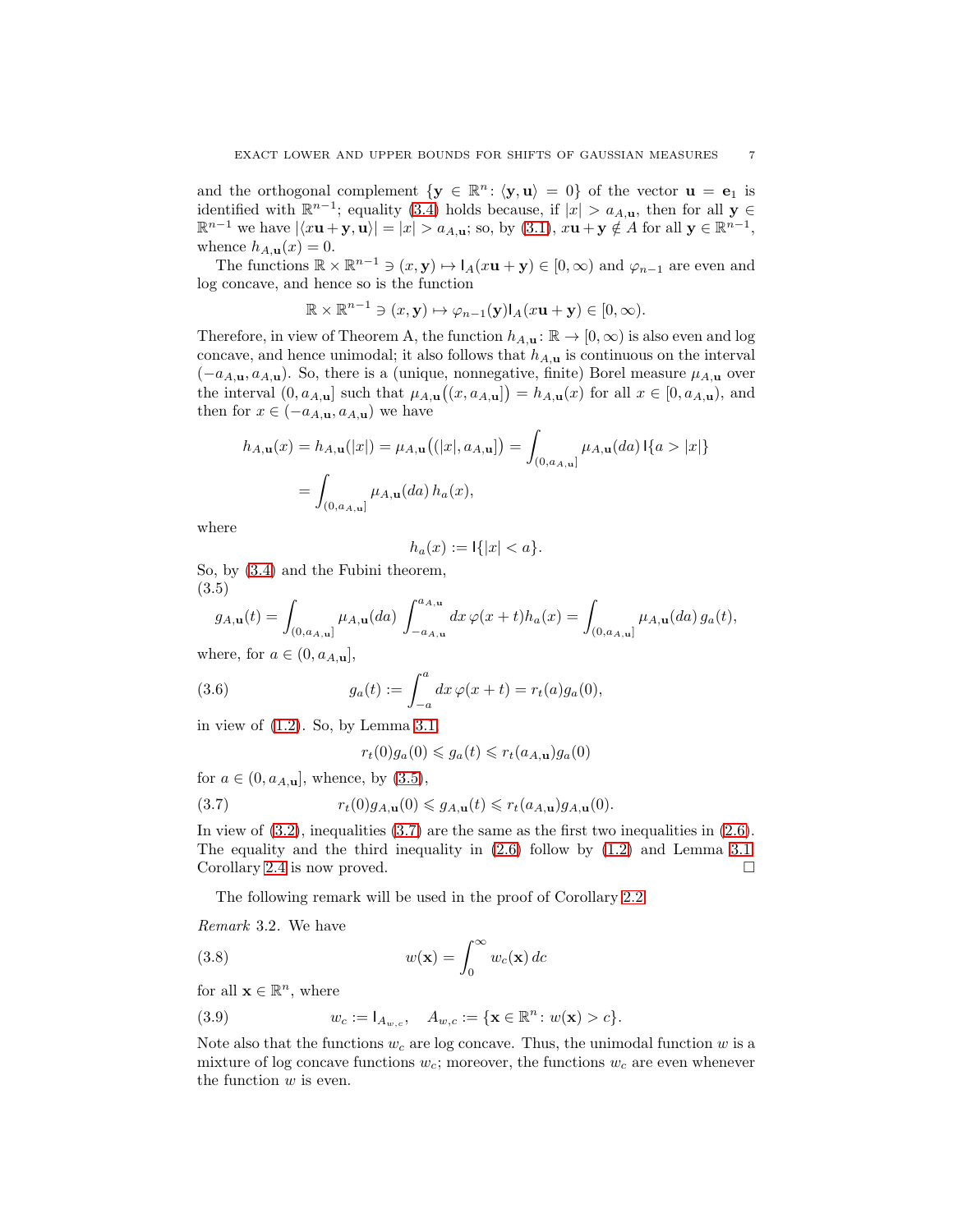8 IOSIF PINELIS

*Proof of Corollary [2.2.](#page-2-1)* For any  $c \ge 0$ , by [\(3.9\)](#page-6-3) and [\(2.2\)](#page-2-10),  $A_{w,c} \subseteq A_{w,0} = A_w$ , whence, by [\(2.7\)](#page-2-8) and [\(2.4\)](#page-2-11),  $a_{A_w,c,\mathbf{u}} \le a_{A_w,\mathbf{u}} = a_{w,\mathbf{u}}$ . Now Lemma [3.1](#page-5-1) yields  $r_t(a_{A_{w,c},u}) \leq r_t(a_{w,u})$ . Hence, by Remark [3.2](#page-6-0) and the second inequality in [\(2.6\)](#page-2-9),

<span id="page-7-2"></span>
$$
\mathbf{E} w(\mathbf{Z} - t\mathbf{u}) = \int_0^\infty \mathbf{E} w_c(\mathbf{Z} - t\mathbf{u}) \, dc
$$
  
\n
$$
= \int_0^\infty \mathsf{P}(\mathbf{Z} \in t\mathbf{u} + A_{w,c}) \, dc
$$
  
\n(3.10)  
\n
$$
= \int_0^\infty \gamma_n(t\mathbf{u} + A_{w,c}) \, dc
$$
  
\n
$$
\leqslant \int_0^\infty r_t(a_{A_{w,c},\mathbf{u}}) \gamma_n(A_{w,c}) \, dc
$$
  
\n
$$
\leqslant r_t(a_{w,\mathbf{u}}) \int_0^\infty \gamma_n(A_{w,c}) \, dc = r_t(a_{w,\mathbf{u}}) \, \mathsf{E} w(\mathbf{Z}),
$$

which proves the second inequality in  $(2.3)$ . The proofs of the other inequalities in  $(2.3)$  and of the equality there are similar and even somewhat simpler.  $\square$ 

*Proof of Theorem [2.1.](#page-2-0)* Given  $X, \Sigma, w, u$ , and t as in the statement of Theorem [2.1,](#page-2-0) define  $\tilde{\mathbf{X}}, \ \tilde{w}, \ \tilde{\mathbf{u}}, \ \text{and} \ \tilde{t}$  as follows:  $\tilde{\mathbf{X}} := \Sigma^{-1/2} \mathbf{X}, \ \tilde{w}(\tilde{\mathbf{x}}) := w(\Sigma^{1/2} \tilde{\mathbf{x}})$  for  $\tilde{\mathbf{x}} \in \mathbb{R}^n$ ,  $\tilde{\mathbf{u}} := \Sigma^{-1/2} \mathbf{u} / \|\Sigma^{-1/2} \mathbf{u}\|$ , and  $\tilde{t} := t \|\Sigma^{-1/2} \mathbf{u}\|$ . Applying now Corollary [2.2](#page-2-1) with, respectively,  $\tilde{\mathbf{X}}, \tilde{w}, \tilde{\mathbf{u}},$  and  $\tilde{t}$  in place of  $\mathbf{Z}, w, \mathbf{u}$ , and t there, we obtain Theorem [2.1.](#page-2-0)  $\Box$ 

Proof of Proposition [2.6.](#page-3-6) As in the proof of Theorems [2.1,](#page-2-0) the consideration can be easily reduced to the case  $\Sigma = I_n$ , so that  $\mathbf{X} = \mathbf{Z}$ , a standard Gaussian random vector. Take then indeed any  $a \in [0, \infty]$  and let

$$
A := \{ z \in \mathbb{R}^n : |\langle \mathbf{z}, \mathbf{u} \rangle| \leq a \}.
$$

Then

$$
a_{\Sigma,A,\mathbf{u}} = a_{I_n,A,\mathbf{u}} = \delta^*(\mathbf{u}|A) = a
$$

by [\(1.1\)](#page-1-0). Also, for  $a \in [0, \infty)$ ,  $P(Z \in tu + A) = P(|\langle Z - tu, u \rangle| \leq a)$  $= P(t - a \leq \langle \mathbf{Z}, \mathbf{u} \rangle \leq t + a)$  $=\Phi(t+a)-\Phi(t-a)=r_t(a) P(Z\in A)$ 

by [\(1.2\)](#page-2-7), so that the second equality in [\(2.5\)](#page-2-4) (with  $I_n$  and **Z** in place of  $\Sigma$  and X) turns into the equality; the case  $a = \infty$  is even simpler than this. This proves part (ii) of Proposition [2.6.](#page-3-6)

Part (i) of it now follows because

<span id="page-7-0"></span>
$$
\frac{\mathsf{P}(\mathbf{Z} \in t\mathbf{u} + A)}{\mathsf{P}(\mathbf{Z} \in A)} = r_t(a) \xrightarrow[a,1]{} r_t(0) = e^{-t^2/2},
$$

by Lemma [3.1.](#page-5-1)  $\Box$ 

To prove Corollary [2.8,](#page-3-2) we shall need

<span id="page-7-1"></span>**Lemma 3.3.** Recall the definition of  $g_a(t)$  in [\(3.6\)](#page-6-4). We have

(3.11) 
$$
0 \geqslant g'_a(t) \geqslant -tg_a(t)
$$

for all  $a \in [0,\infty]$  and  $t \in [0,\infty)$ .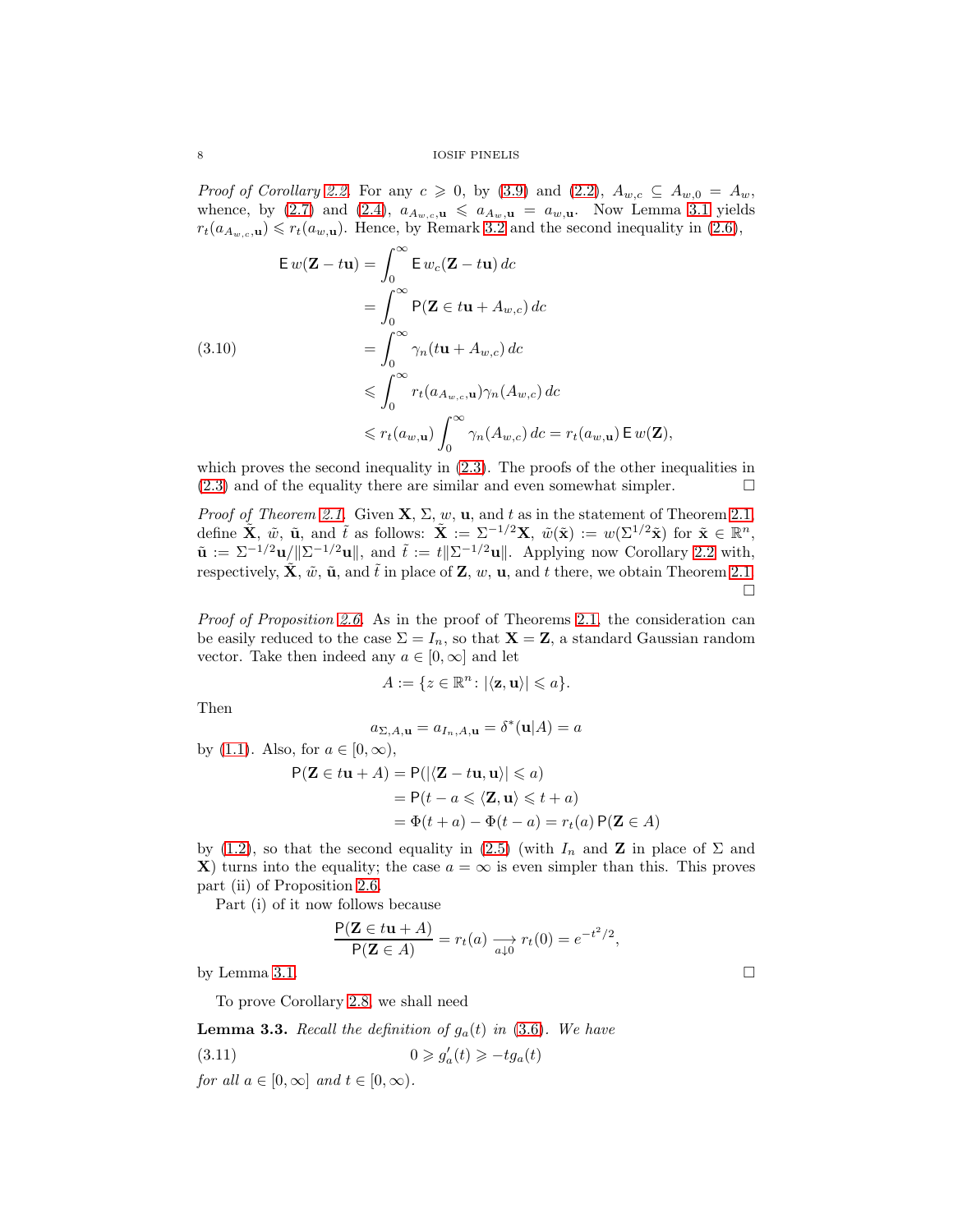*Proof.* Fix any  $a \in [0,\infty]$ . If  $a = \infty$ , then  $g_a(t) = 1$  for all t and hence [\(3.11\)](#page-7-0) is obvious. So, without loss of generality  $a \in [0, \infty)$ , and then

(3.12) 
$$
g_a(t) = \Phi(a+t) - \Phi(-a+t)
$$
 and  $g'_a(t) = \varphi(a+t) - \varphi(-a+t)$ 

for all  $t$ , which yields the first inequality in  $(3.11)$ .

Also, for  $t = 0$  [\(3.11\)](#page-7-0) is trivial. Hence, without loss of generality  $t \in (0, \infty)$ , and then the second inequality in [\(3.11\)](#page-7-0) can be rewritten as  $\lambda_a(t) \geq 0$ , where

$$
\lambda_a(t) := g_a(t) + g'_a(t)/t = \Phi(a+t) - \Phi(-a+t) + \frac{\varphi(a+t) - \varphi(-a+t)}{t}.
$$

But

$$
\lambda'_a(t) = (\tanh at - at) \frac{2e^{at}}{t^2} \varphi(a+t) \cosh at \leq 0,
$$

since tanh  $0 = 0$  and tanh' =  $1/\cosh^2 \le 1$ . So,  $\lambda_a(t)$  is decreasing in  $t > 0$ , to  $\lambda_a(\infty-) = 0$ . So, for  $t > 0$  we do have  $\lambda_a(t) \geq 0$ , which completes the proof of the second inequality in  $(3.11)$ . Lemma [3.3](#page-7-1) is now proved.

Proof of Corollary [2.8.](#page-3-2) By [\(3.10\)](#page-7-2), [\(3.2\)](#page-5-4), and [\(3.5\)](#page-6-1), (3.13)

<span id="page-8-0"></span>
$$
\mathsf{E} w(\mathbf{Z} - t\mathbf{u}) = \int_0^\infty dc \,\gamma_n(t\mathbf{u} + A_{w,c}) = \int_0^\infty dc \,g_{A_{w,c},\mathbf{u}}(t)
$$

$$
= \int_0^\infty dc \int_{(0,a_{A_{w,c},\mathbf{u}}]}\mu_{A_{w,c},\mathbf{u}}(da) \,g_a(t).
$$

By Lemma [3.3,](#page-7-1) for all  $a \in [0, \infty]$  and  $t \in [0, \infty)$  we have

(3.14) 
$$
0 \geqslant g'_a(t) \geqslant -tg_a(t) \geqslant -tg_a(0),
$$

whence

<span id="page-8-1"></span>
$$
\int_0^{\infty} dc \int_{(0,a_{A_w,c},\mathbf{u}]} \mu_{A_w,c,\mathbf{u}}(da) |g'_a(t)| \leq t \int_0^{\infty} dc \int_{(0,a_{A_w,c},\mathbf{u}]} \mu_{A_w,c,\mathbf{u}}(da) g_a(0)
$$
  
=  $t E w(\mathbf{Z}) < \infty$ .

So, using [\(3.13\)](#page-8-0) and [\(3.14\)](#page-8-1) again, together with the standard rule of the differentiation of an integral with respect to a parameter – see e.g.  $[3,$  Theorem  $(2.27)(b)$ ], we see that for all real  $t \geq 0$ 

$$
\frac{d}{dt} \mathbf{E} w(\mathbf{Z} - t\mathbf{u}) = \int_0^\infty dc \int_{(0, a_{A_{w,c}, \mathbf{u}}]} \mu_{A_{w,c}, \mathbf{u}}(da) g'_a(t)
$$
\n
$$
\ge -t \int_0^\infty dc \int_{(0, a_{A_{w,c}, \mathbf{u}}]} \mu_{A_{w,c}, \mathbf{u}}(da) g_a(t) = -t \mathbf{E} w(\mathbf{Z} - t\mathbf{u}),
$$

which completes the proof of Corollary [2.8.](#page-3-2)  $\Box$ 

*Proof of Theorem [2.7.](#page-3-1)* Given  $X, \Sigma, w, u$ , and t as in the statement of Theorem [2.7,](#page-3-1) define  $\tilde{\mathbf{X}}, \ \tilde{w}, \ \tilde{\mathbf{u}}, \ \text{and} \ \tilde{t}$  as follows:  $\tilde{\mathbf{X}} := \Sigma^{-1/2} \mathbf{X}, \ \tilde{w}(\tilde{\mathbf{x}}) := w(\Sigma^{1/2} \tilde{\mathbf{x}})$  for  $\tilde{\mathbf{x}} \in \mathbb{R}^n$ ,  $\tilde{\mathbf{u}} := \Sigma^{-1/2} \mathbf{u} / \|\Sigma^{-1/2} \mathbf{u}\|$ , and  $\tilde{t} := t \|\Sigma^{-1/2} \mathbf{u}\|$ . Applying now Corollary [2.8](#page-3-2) with, respectively,  $\tilde{\mathbf{X}}, \tilde{w}, \tilde{\mathbf{u}},$  and  $\tilde{t}$  in place of  $\mathbf{Z}, w, \mathbf{u}$ , and t there, we obtain Theorem [2.7.](#page-3-1)  $\Box$